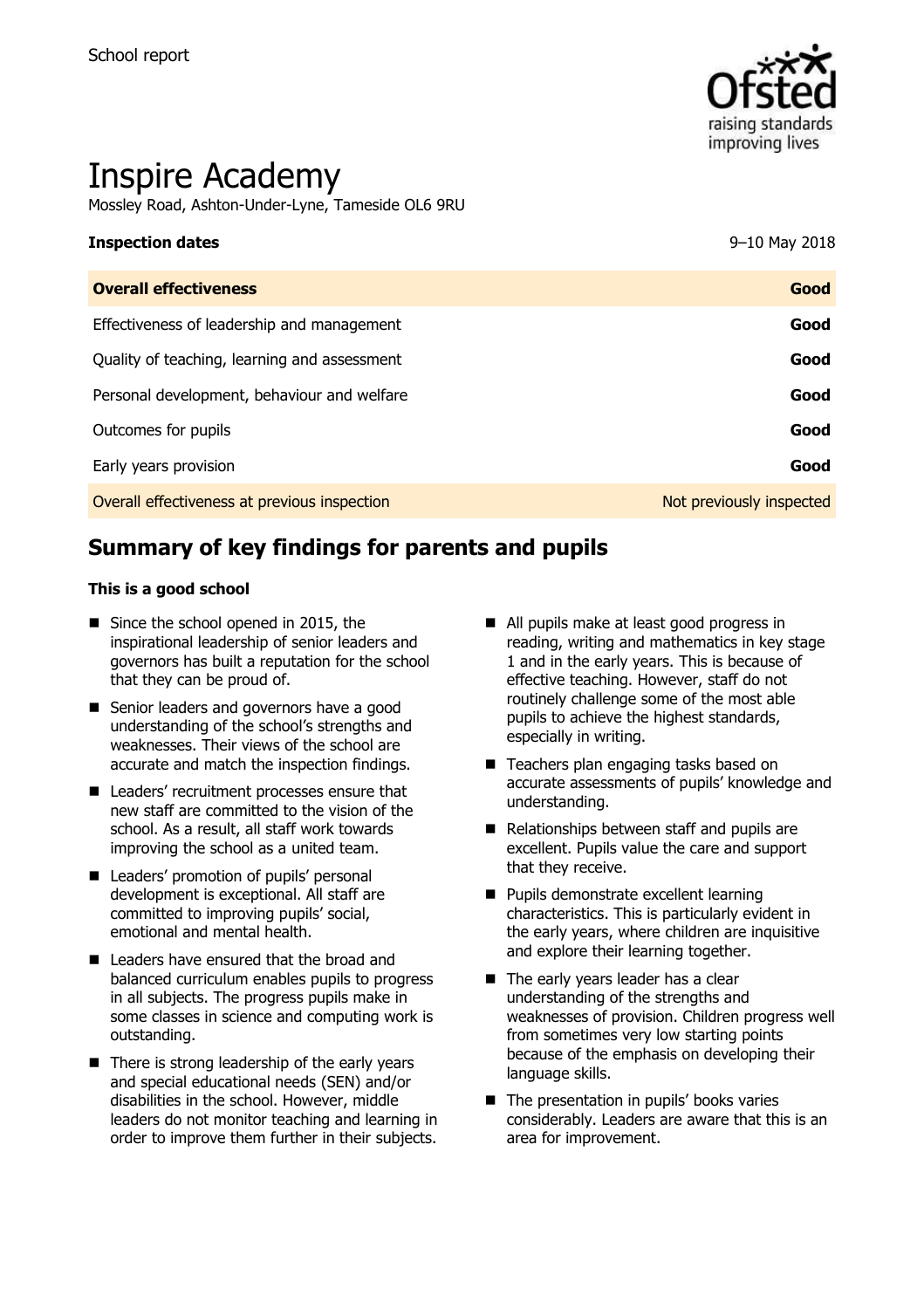

# **Full report**

#### **What does the school need to do to improve further?**

- Leaders and governors should ensure that middle leaders build on the existing good practice in the school to become more effective in monitoring and improving the quality of teaching across the curriculum.
- Improve the quality of teaching and learning by:
	- challenging the most able pupils more in writing and mathematics so that a higher percentage reach the highest standards, including in the early years
	- improving the standard of pupils' handwriting and presentation.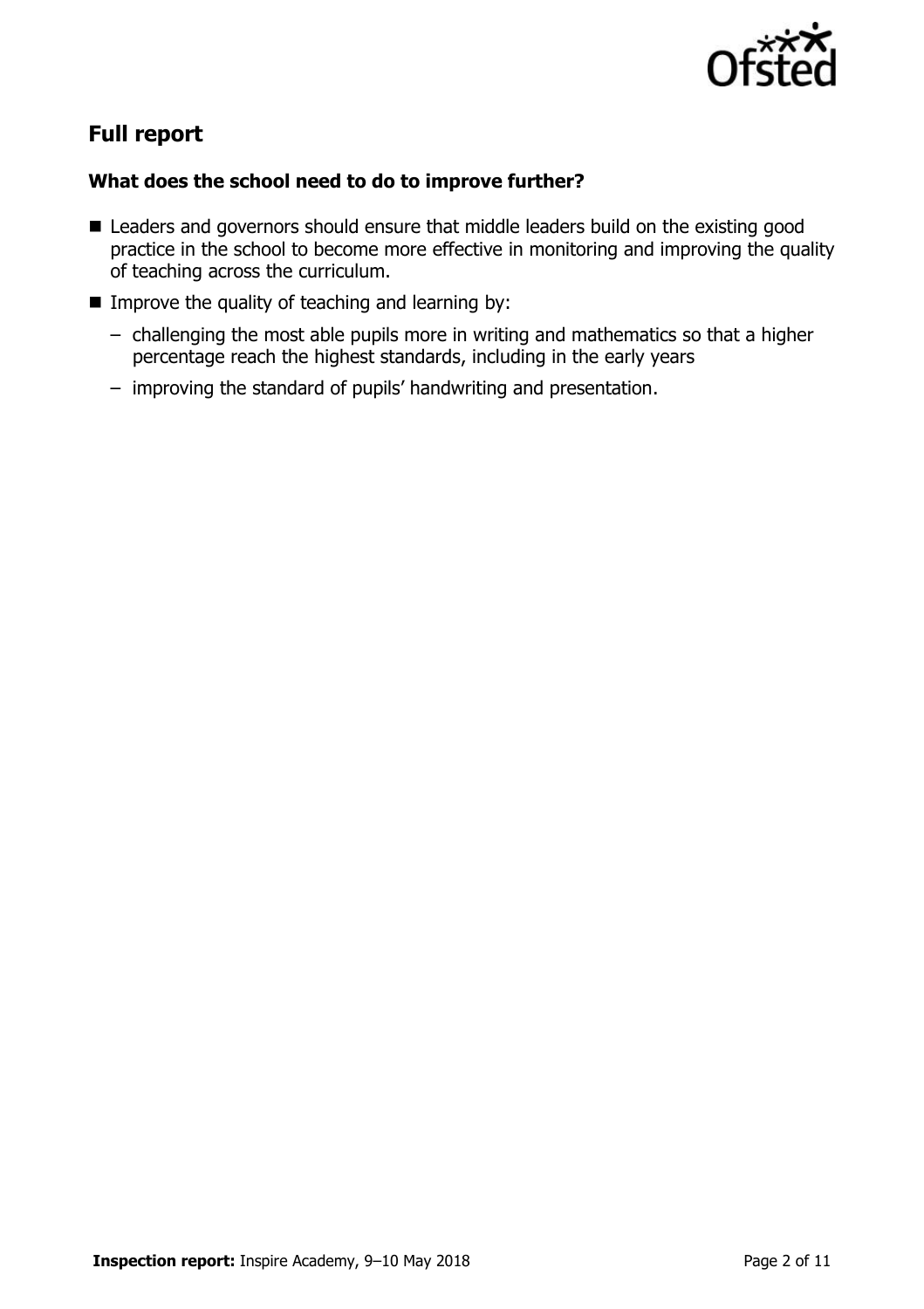

## **Inspection judgements**

#### **Effectiveness of leadership and management Good**

- Leaders and governors have seen their vision for the school take shape in the purposeful and vibrant learning environments that staff have created. Staff share leaders' values and reflect the dynamic and committed approach of senior leaders and governors.
- Under the determined leadership of the executive principal and the deputy principal, the school has grown to accommodate children and pupils across the early years and key stage 1. Leaders have a clear understanding of the quality of education at the school because they make effective checks on pupils' learning. The result of leaders' work is evident in the good standards that pupils' achieve. The school is in a strong position to expand year on year across key stage 2.
- Leaders have a strategic approach to the development of staff. This helps to set an aspirational culture within the school. Staff value the opportunities that they have to improve their teaching skills. They work as a team to improve all aspects of the school.
- Staff set high expectations for pupils' learning. In return, pupils' strong learning characteristics, particularly in the early years, have a good effect on their progress. Children are inquisitive and manage their own learning.
- Leaders have accurately identified barriers to learning for disadvantaged pupils. Their use of the pupil premium funding provides targeted support to develop pupils' learning. Leaders prioritise the development of children's speech and language skills from an early age to ensure that these pupils make good progress in their learning.
- Leaders' commitment to pupils' personal development has resulted in outstanding provision. All staff are aware of leaders' priorities to ensure that pupils are well prepared for life in modern Britain. The promotion of equalities, British values and pupils' social, moral, spiritual and cultural development all contribute to pupils' positive outlook on the world. Pupils demonstrate respect for others.
- Leaders have designed the curriculum to add interest and engagement to pupils' learning. The broad and balanced curriculum enriches their learning and has a positive effect on the progress that they make across all subjects.
- Senior leaders are aware that the role of middle leaders is underdeveloped. Despite highly effective leadership in the early years and that provided by the school's special educational needs coordinator, middle leaders do not yet have an accurate understanding of how to bring about improvements in their subjects. Leaders have already identified this as an area for improvement.
- Leaders' communication with parents and carers is a strength. The school's use of social media feeds provides parents with a window onto pupils' daily learning. Teachers' posts give a real flavour of the school. Parents are very positive about the school.
- Leaders have fostered a culture of respect where very good relationships between staff and pupils contribute to pupils' achievements.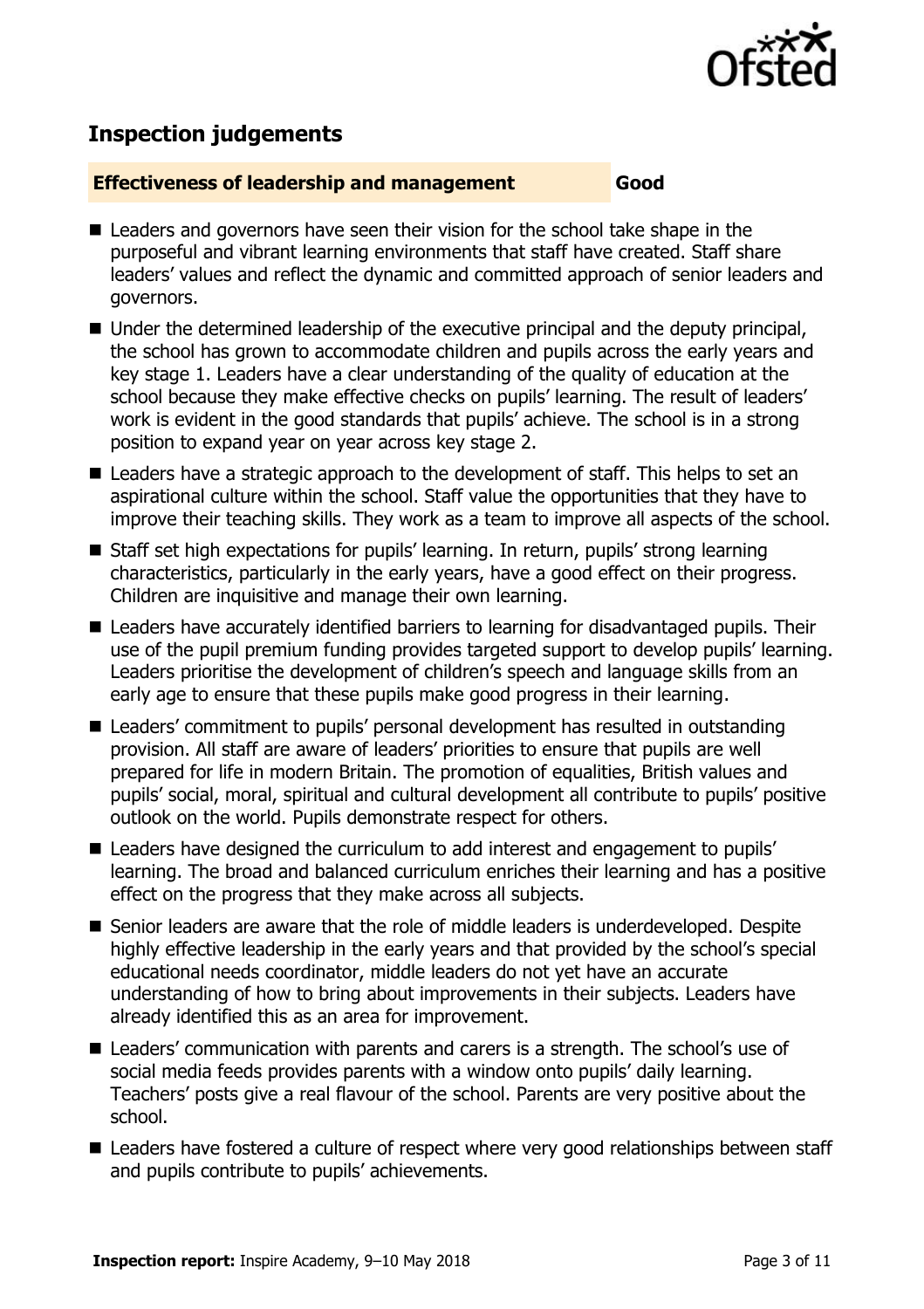

#### **Governance of the school**

- Governors are knowledgeable and well informed because of the incisive questions that they ask at meetings. They challenge and support leaders in equal measure as they strive for excellence. They have been active in formulating the vision and values that underpin the school's success.
- Governors are aware of the school's strength and areas for development. They are open and honest in their appraisal of the school. Their understanding mirrors the findings of this inspection.
- Governors have ensured that there are rigorous processes for the recruitment and selection of staff. This has been essential in ensuring that the quality of teaching and learning in the school remains good as the school expands and rolls out a new curriculum year group each year.

#### **Safeguarding**

- The arrangements for safeguarding are effective.
- All staff receive comprehensive training in safeguarding. Leaders' exceptional commitment to ensuring that pupils are safe extends to training all staff, whatever their role, to support pupils' social, emotional and mental health. This enhances the vigilant culture in the school.
- Leaders engage with parents through e-safety workshops and in their day-to-day dealings with parents to work together to keep pupils safe from harm. The vast majority of parents who responded to Ofsted's online questionnaire, Parent View, and those that inspectors spoke to feel that their children are safe at the school.
- **Pupils say that they feel safe because of the care that they receive from staff. They are** aware of the need to protect their personal details when online and know how to stay safe in a range of other situations.
- Leaders have ensured that all processes and procedures are fit for purpose. For example, the checks made on the suitability of staff are efficient and detailed.

#### **Quality of teaching, learning and assessment Good**

- $\blacksquare$  The quality of teaching, learning and assessment is good due to the way in which teachers track pupils' progress to inform their next steps in learning. Pupils make good progress in subjects across the curriculum.
- **Pupils' books show that they make good progress in mathematics. They have** opportunities to solve problems and provide reasons for their calculations, particularly in Year 2. There are visible signs in pupils' work of the effective training that staff have received for improving pupils' mathematical reasoning skills.
- **Pupils also make good progress in their writing skills and knowledge. They have a** range of opportunities to write for different purposes in their books and in subjects across the curriculum. However, teachers do not challenge the most able pupils sufficiently or provide them with enough opportunity to develop their writing stamina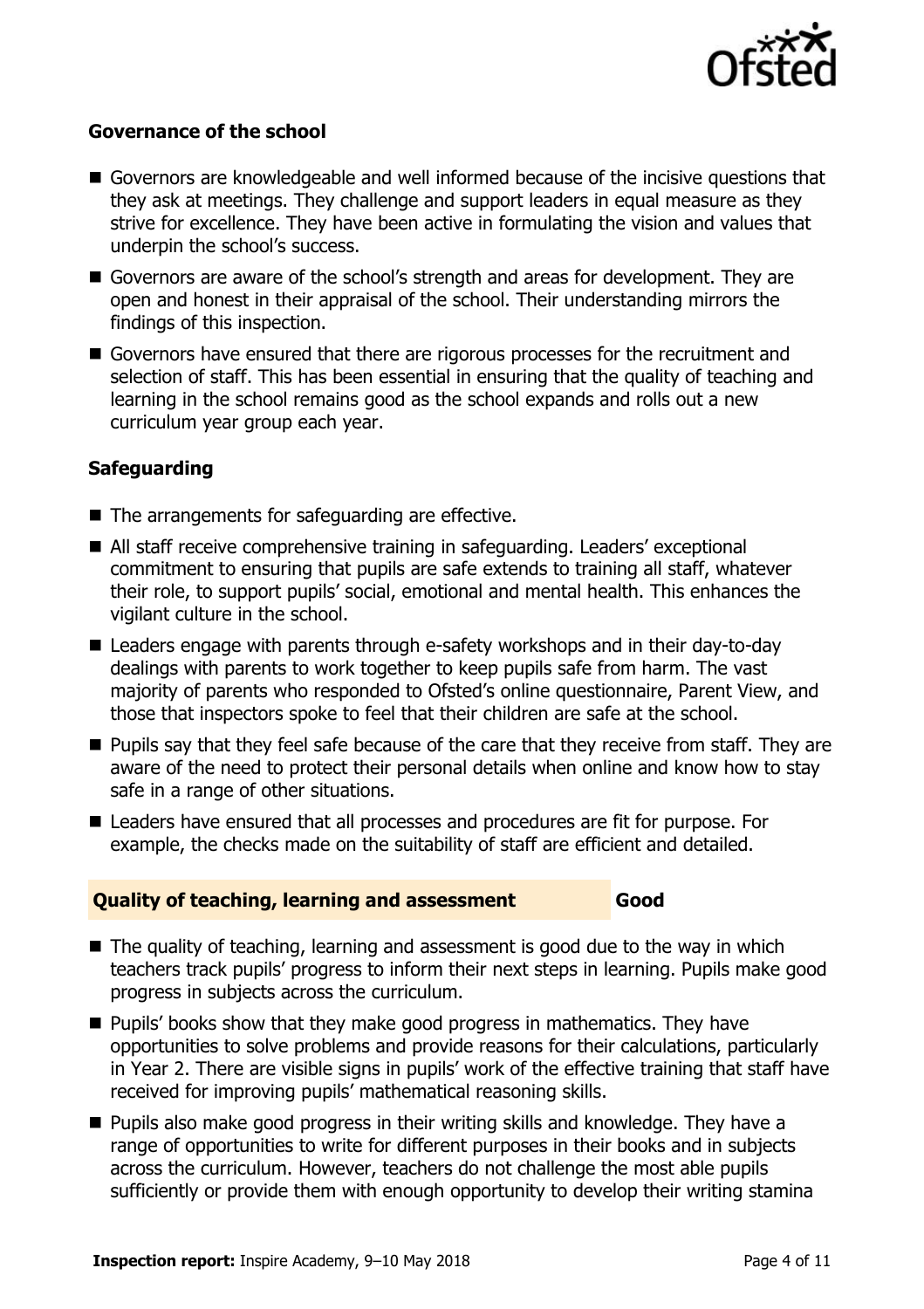

and to achieve the highest standards.

- In both writing and mathematics, leaders are aware of the need to challenge the most able pupils more. Although pupils' progress is never less than good, the work of the most able pupils does not demonstrate the accelerated progress needed to achieve the highest standards. This is because the most able pupils do similar work to that of other ability groups. The quality of pupils' presentation varies greatly. Although teachers demonstrate excellent practice when writing on the board, this does not translate into pupils' work. Leaders know that this is an area for improvement.
- **Pupils make strong gains in their reading skills because of the focus that teachers place** on developing pupils' vocabulary and their phonics skills. Teachers accurately assess pupils' language skills to identify pupils' next steps in learning. The result is that pupils make at least good progress and read fluently and with expression.
- Teaching assistants provide effective support in the classroom and when supporting groups of pupils or individuals in improving their work. The work in pupils' books shows that disadvantaged pupils make good progress. This is due to the effective support that they receive.
- Similarly, pupils who have SEN and/or disabilities achieve well. They make good progress in their English and mathematics work and across the curriculum.
- Teachers plan interesting tasks to deepen pupils' understanding across the curriculum. Topics are covered well and pupils' opportunities to learn are broad and balanced. There are some notable strengths in the quality of learning in science and computing. Pupils learn well because of engaging tasks that capture their imagination. For example, Year 1 science books show that pupils have ample opportunities to conduct investigations to extend their understanding of the work that they have covered.

#### **Personal development, behaviour and welfare Good**

#### **Personal development and welfare**

- The school's work to promote pupils' personal development and welfare is outstanding.
- $\blacksquare$  Pupils demonstrate that they know how to be successful learners by exhibiting strong learning characteristics such as perseverance and focus. They are developing selfconfidence through their learning.
- Leaders have ensured that all staff, including lunchtime staff, have received training in pupils' social and emotional mental health. There is highly effective support to identify whether pupils need support to help build their self-esteem and confidence.
- Leaders' commitment to promoting pupils' personal development includes individual support for some pupils to develop their own self-awareness so that they can respect and value others. Pupils articulate well the benefit that they receive through these opportunities to 'express feelings and to cope with sadness and worries'.
- Pupils demonstrate an excellent awareness of the differences and similarities of other faiths through the opportunities that they have for their spiritual, moral, social and cultural development. They also have a very strong appreciation of equalities, for example by studying what autism is as part of their work on disability awareness.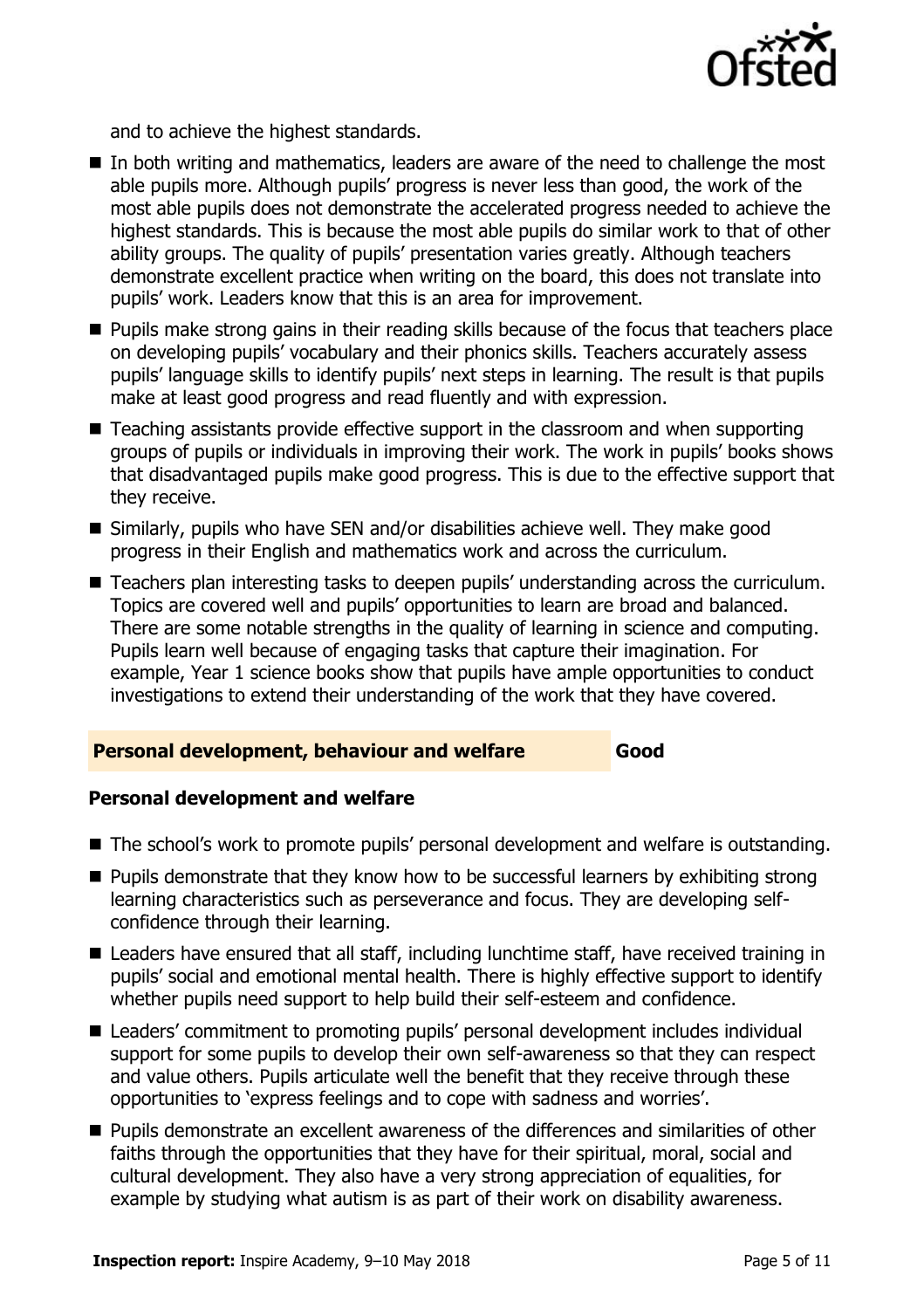

- The excellent relationships in the school ensure that there is the highest level of care for pupils. Pupils say that the staff are kind and considerate. They say that bullying is rare and that they feel secure knowing that adults deal effectively with any instances of misbehaviour.
- **Parents are overwhelmingly positive about the open culture of the school. The** difference made to the lives of pupils and their families by the support that the school offers is outstanding. One parent who spoke to inspectors summed this up by saying that the school is 'more like a family than a community'.

#### **Behaviour**

- $\blacksquare$  The behaviour of pupils is good.
- **Pupils'** conduct themselves well in lessons, at playtimes and when moving around the school.
- The school environment is bright and organised. Pupils' attitudes to learning are very good and there is no disruption to learning. However, there are times when some pupils lose concentration in lessons.
- Leaders' work with parents has improved pupils' attendance. Leaders have dramatically reduced the levels of persistent absence from 19% to 7%, which is below the national average. They have engaged parents and pupils in the life of the school and this is an area of strength. Pupils are proud to be part of the school.

#### **Outcomes for pupils Good Good**

- The work in pupils' books demonstrates good progress in both writing and mathematics due to effective teaching. In Year 2, pupils achieve well against the expectations for their age. However, there is limited evidence that staff challenge the most able pupils to achieve the highest standards, particularly in writing.
- As a result of the leaders' focus on developing pupils' language and phonetic understanding, pupils demonstrate very strong skills when reading. Pupils in Year 2 read with fluency and expression. The proportion of pupils passing the Year 1 phonics screening check has improved over the last two years. It is above the national average.
- There is a larger-than-average proportion of disadvantaged pupils in the school. Their work demonstrates the same progress as that of other pupils nationally due to effective teaching and carefully planned interventions.
- The increasing number of pupils who have SEN and/or disabilities receive targeted support that is focused on their needs to enable them to make good progress. The work in pupils' books shows that there is little difference in the progress and attainment of these pupils when compared with those of other pupils.
- Where the school excels is in pupils' outstanding personal development. Pupils are confident and resilient as a result of the support that they receive.

**Early years provision Good**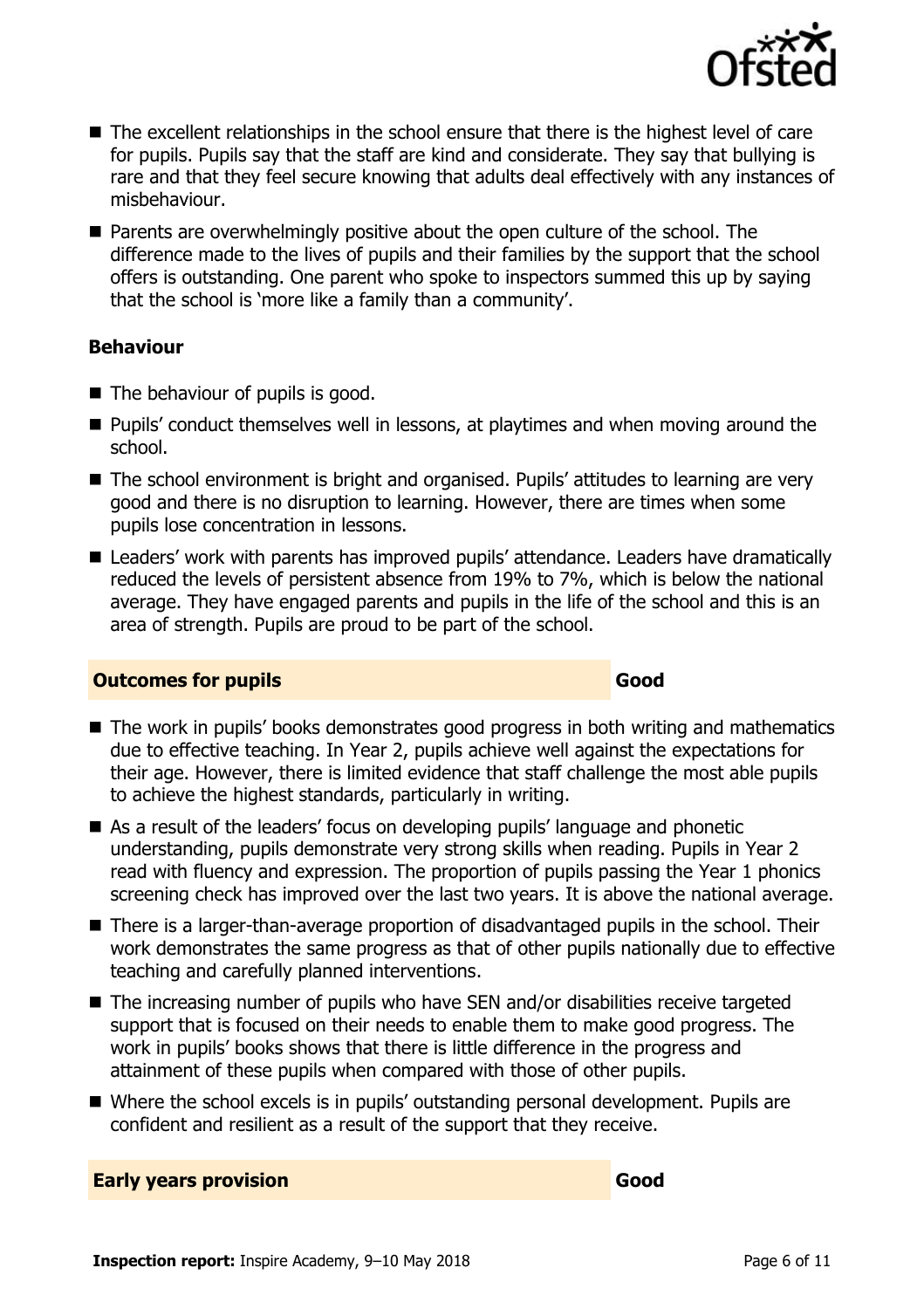

- The early years leader has a good understanding of the strength and weaknesses of provision in the early years. Her knowledgeable approach is informed by effective monitoring strategies. The early years leader's analysis of children's prior performance has led to a more concerted effort to promote mathematical skills. For example, children in Reception make their own bridges in the construction area before measuring their length.
- Staff ensure that clear assessments inform children's next steps in learning. Almost a third of children have communication and language skills and reading skills on entry to Reception that are well below the level typical for their age. Additional assessments across the early years have helped to target the development of children's language skills. Daily routines such as answering questions in full sentences during snacktime ensure that there are no missed opportunities to support children's speech and language development.
- Children make good progress from their starting points because of good-quality teaching. The proportion who achieved a good level of development in 2017 was just above the national average. The level of attainment of children who have attended the Nursery class at the school is typically higher. However, teachers still do not challenge children sufficiently to ensure that more exceed the early learning goals, particularly in reading.
- Children in the early years benefit from a rich, stimulating environment and from a broad and balanced curriculum. They progress well in all areas of their learning. Staff have high expectations and ensure that children explore the world through imaginative and engaging tasks. Children are inquisitive and are active learners. For example, Nursery children engage in a range of well-designed tasks independently and alongside others.
- Children behave well. They move fluidly from one task to another. Their behaviour shows that they feel safe in the learning environment and they are keen to share their work with visitors. Children are polite and well mannered. This is because of the excellent relationships that they have with staff.
- Staff ensure that parents are involved in their child's education because of the workshops and frequent contact that they have with each other. The effective digital communication provides an excellent picture of children's daily learning. Staff also ensure that each child has personalised targets every half term to help parents work with their children at home.
- Arrangements for safeguarding are effective and all of the statutory requirements for the early years have been met.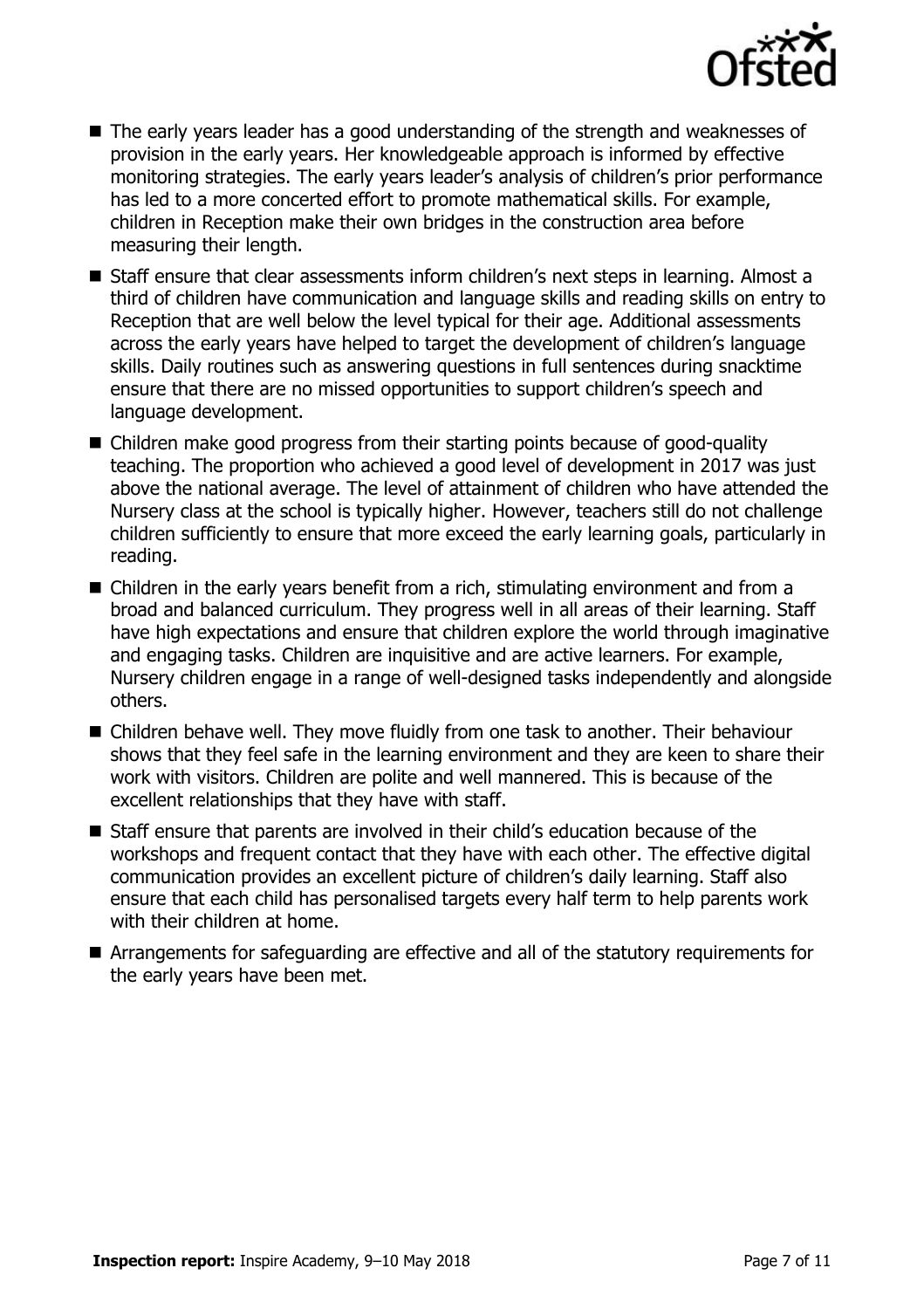

# **School details**

| Unique reference number | 140427   |
|-------------------------|----------|
| Local authority         | Tameside |
| Inspection number       | 10046586 |

This inspection of the school was carried out under section 5 of the Education Act 2005.

| Type of school                      | Primary                       |
|-------------------------------------|-------------------------------|
| School category                     | Academy sponsor-led           |
| Age range of pupils                 | 3 to 11                       |
| Gender of pupils                    | Mixed                         |
| Number of pupils on the school roll | 182                           |
| Appropriate authority               | Board of trustees             |
| Chair                               | Mr Garry White                |
| <b>Executive Principal</b>          | <b>Mrs Karen Burns</b>        |
| Telephone number                    | 0161 339 7822                 |
| Website                             | www.inspireacademyashton.org  |
| Email address                       | info@inspireacademyashton.org |
| Date of previous inspection         | Not previously inspected      |

### **Information about this school**

- Inspire Academy opened in September 2015 as part of Carillion Academies Trust before transferring to Victorious Academies Trust in January 2018. The trust currently includes two other schools.
- The trustees delegate oversight of the school's business to a local governing board that works alongside senior leaders of the school.
- The executive principal provides support for other Tameside schools. The deputy principal oversees the day-to-day running of the school.
- The school's capacity is for 420 pupils from Nursery to Year 6. The school currently has 182 children and pupils in the early years and key stage 1. It plans to roll out key stage 2 provision over the next four years. The school is currently smaller than the average-sized primary school.
- The proportion of pupils who are eligible for free school meals is above the national average.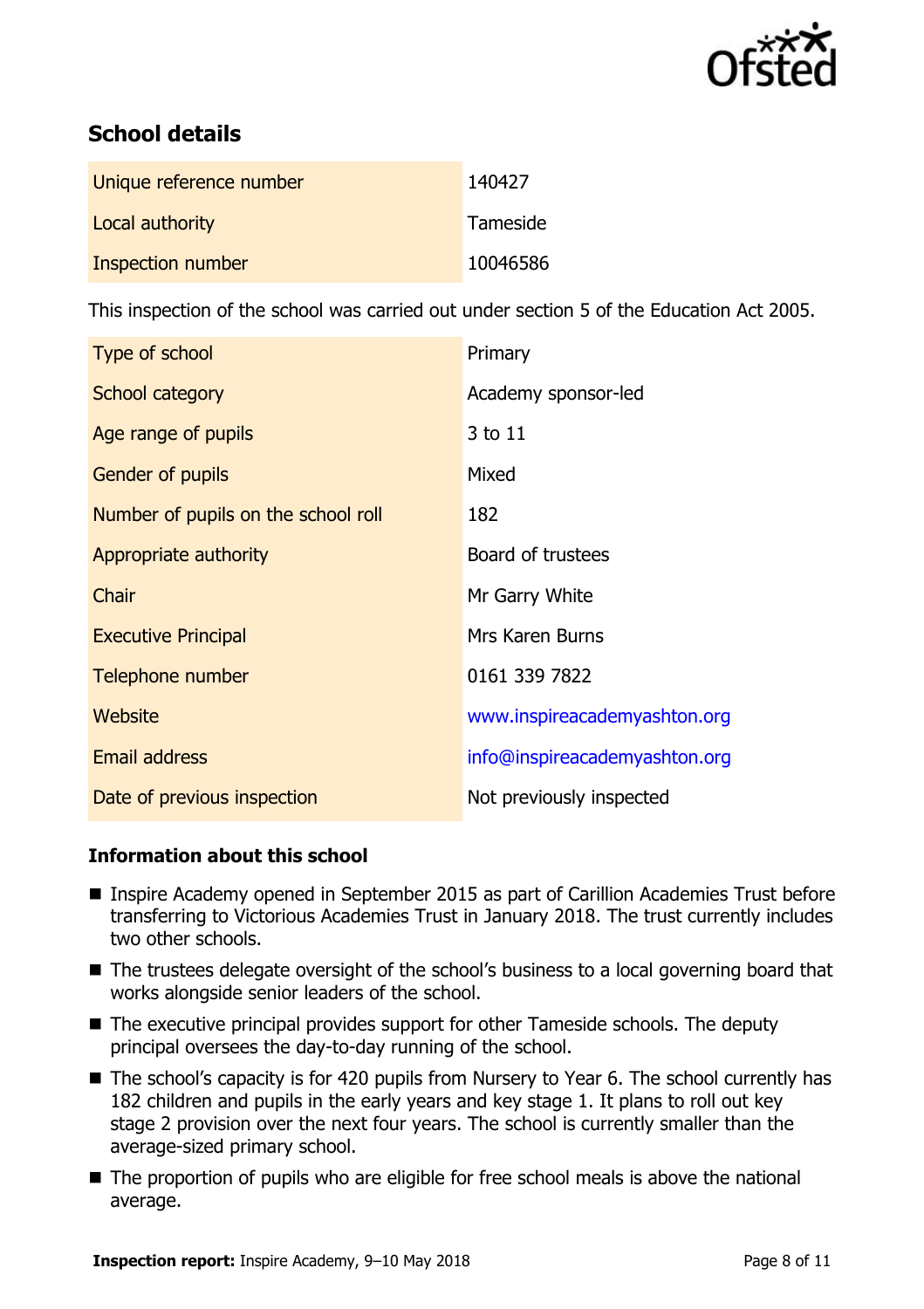

- The proportion of pupils who have English as an additional language is in line with the national average.
- The number of pupils who have SEN and/or disabilities is below average, as is the number of pupils with a statement of special educational needs or an education, health and care plan.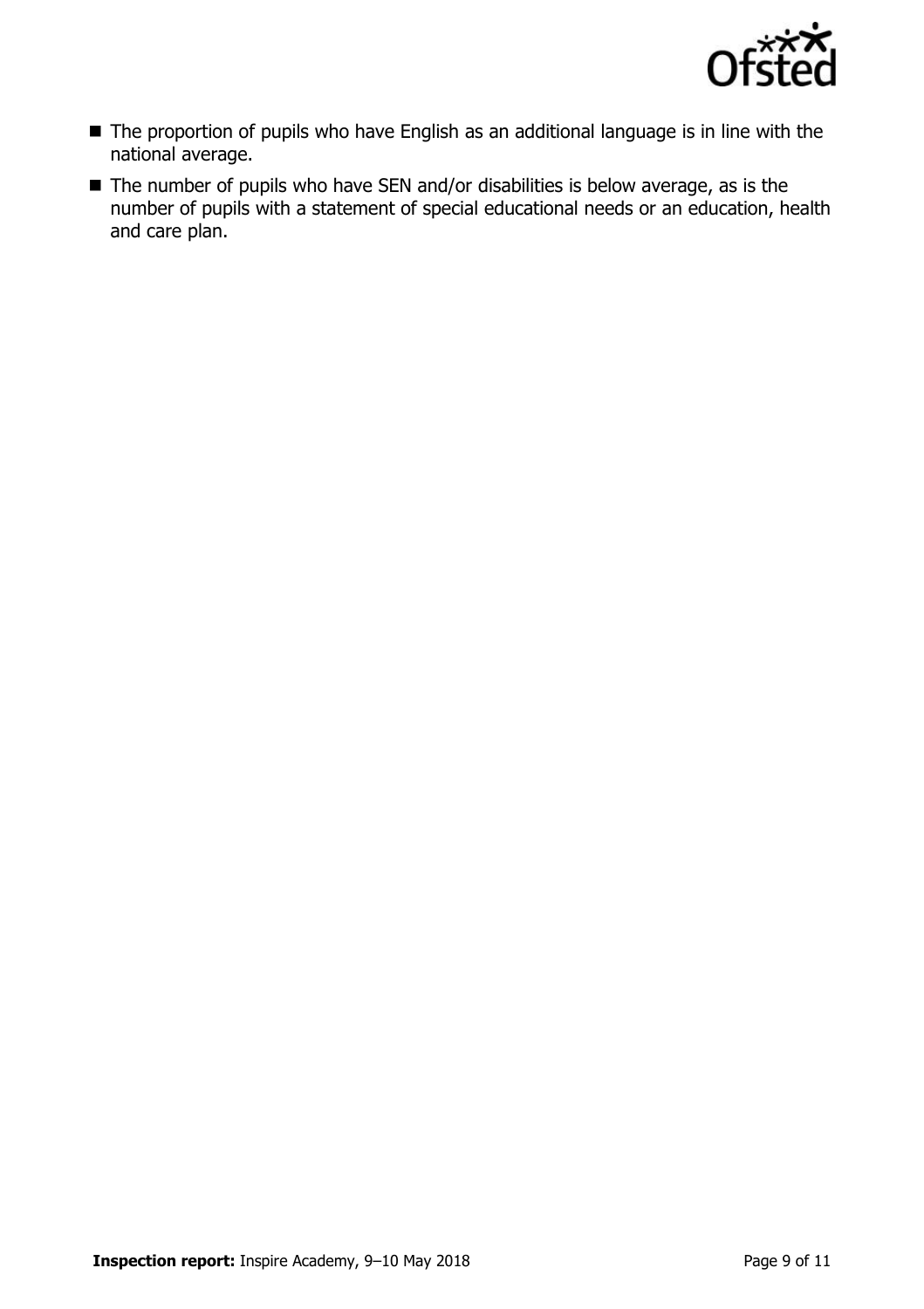

## **Information about this inspection**

- **Inspectors observed teaching and learning in each class, including joint observations** with the headteacher.
- Inspectors examined a range of pupils' work in mathematics, writing and from across the curriculum.
- Inspectors listened to individual pupils from Year 1 and Year 2 read, and also heard other pupils read as part of classroom activities.
- Inspectors spoke with pupils formally in groups and informally around the school.
- Inspectors made observations of pupils' behaviour during lessons, at lunchtimes and when pupils were moving around the school.
- Inspectors took account of the views of 15 parents who responded to Ofsted's online survey, Parent View.
- Inspectors took account of responses from 24 staff who completed the staff survey and 38 pupils who completed the pupil survey.
- Meetings were held with governors, senior leaders and middle leaders.
- Inspectors considered a range of documentation, such as the school's evaluation of its own performance, including its areas for development.
- Inspectors looked at attendance and behaviour records.
- Inspectors reviewed safeguarding documentation, considered how this related to daily practice, and spoke with staff and pupils.

#### **Inspection team**

Steve Bentham, lead inspector **Her Majesty's Inspector** 

**Paul Tomkow Her Majesty's Inspector**